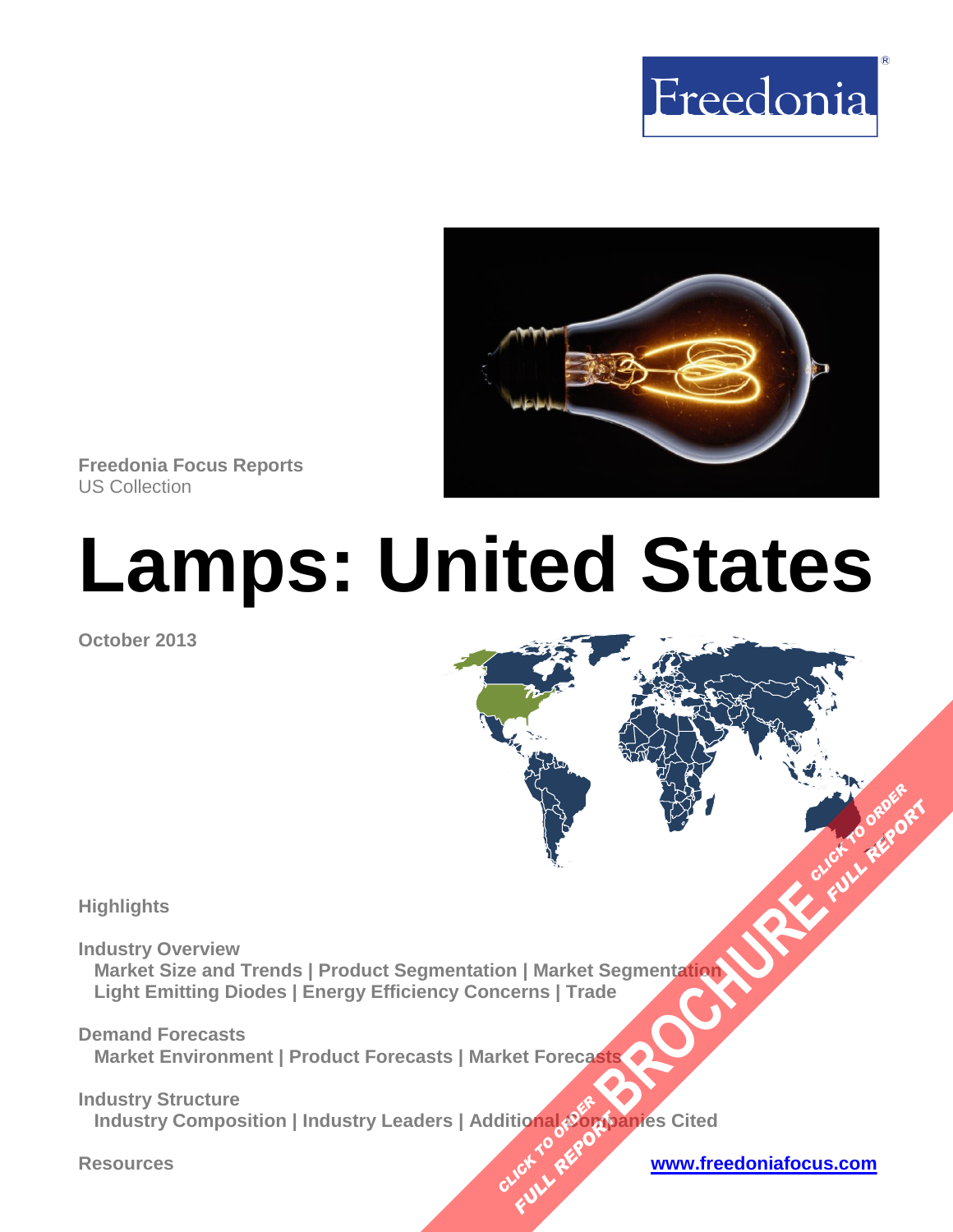### ABOUT THIS REPORT

#### Scope & Method

This report forecasts US lamp demand and shipments in US dollars at the manufacturers' level to 2017. Total demand is segmented by product in terms of:

- fluorescent
- incandescent
- halogen
- high intensity discharge (HID) and other discharge lamps.

This report uses the term "incandescent lamp" only in reference to non-halogen conventional incandescent lamps. Products beyond the scope of the demand and shipments figures include lighting fixtures, light emitting diodes (LEDs), ballasts, wiring devices, dimming controls, and related products.

Total demand is also segmented by market as follows:

- buildings
- outdoor lighting
- consumer products
- motor vehicles
- other markets such as transportation equipment, electronic displays, machinery, and medical and scientific equipment.

To illustrate historical trends, total demand is provided in an annual series from 2002 to 2012; shipments and the various demand segments are reported at five-year intervals for 2007 and 2012. Forecasts emanate from the identification and analysis of pertinent statistical relationships and other historical trends/events as well as their expected progression/impact over the forecast period. Changes in quantities between reported years of a given total or segment are typically provided in terms of five-year compound annual growth rates (CAGRs). For the sake of brevity, forecasts are generally stated in smoothed CAGR-based descriptions to the forecast year, such as "demand is projected to rise 3.2% annually through 2017." The result of any particular year over that period, however, may exhibit volatility and depart from a smoothed, long-term trend, as historical data typically illustrate.

Key macroeconomic indicators are also provided at five-year intervals with CAGRs for the years corresponding to other reported figures. Other various topics, including profiles of pertinent leading suppliers, are covered in this report. A full outline of report items by page is available in the [Table of Contents.](#page-3-0)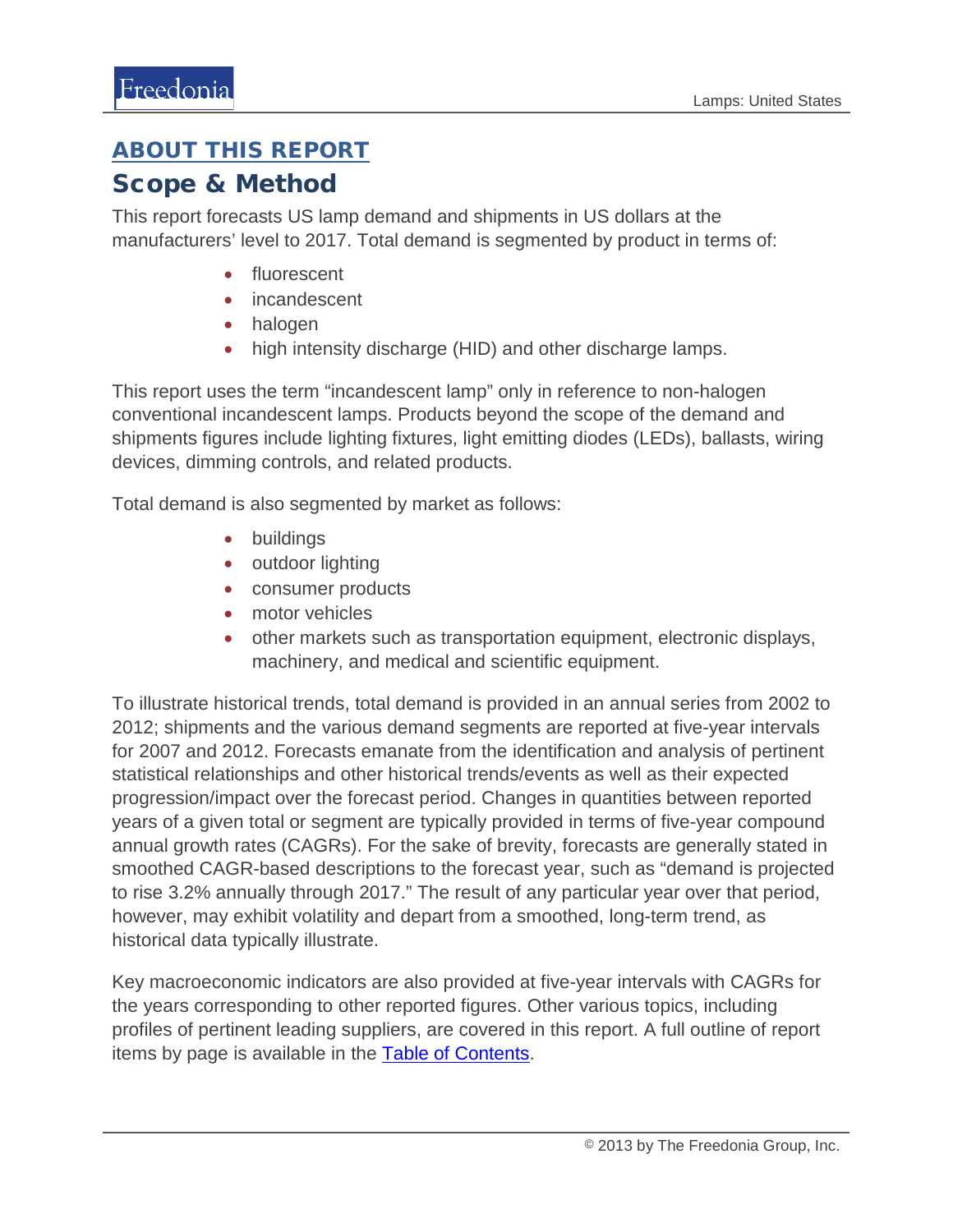## Sources

*Lamps: United States* is based on *[Lamps](http://www.freedoniagroup.com/DocumentDetails.aspx?ReferrerId=FL-FOCUS&studyid=3054)*, a comprehensive industry study published by The Freedonia Group in October 2013. Reported findings represent the synthesis and analysis of data from various primary, secondary, macroeconomic, and demographic sources including:

- firms participating in the industry, and their suppliers and customers
- government/public agencies
- national, regional, and international non-governmental organizations
- trade associations and their publications
- the business and trade press
- The Freedonia Group Consensus Forecasts dated August 2013
- the findings of other industry studies by The Freedonia Group.

Specific sources and additional resources are listed in the Resources section of this publication for reference and to facilitate further research.

# Industry Codes

The topic of this report is related to the following industry codes:

| <b>NAICS/SCIAN 2007</b><br>North American Industry Classification System |                                                                                             | <b>SIC</b><br><b>Standard Industry Codes</b> |                                                                                |
|--------------------------------------------------------------------------|---------------------------------------------------------------------------------------------|----------------------------------------------|--------------------------------------------------------------------------------|
| 334413                                                                   | Semiconductor and Related Device                                                            | 3641                                         | Electric Lamp Bulbs and Tubes                                                  |
|                                                                          | Manufacturing                                                                               | 3645                                         | <b>Residential Electric Lighting Fixtures</b>                                  |
| 335110                                                                   | Electric Lamp Bulb and Part<br>Manufacturing                                                | 3646                                         | Commercial, Industrial, and Institutional<br><b>Electric Lighting Fixtures</b> |
| 335121                                                                   | <b>Residential Electric Lighting Fixture</b><br>Manufacturing                               | 3648<br>3674                                 | <b>Lighting Equipment, NEC</b><br><b>Semiconductors and Related Devices</b>    |
| 335122                                                                   | Commercial, Industrial, and Institutional<br><b>Electric Lighting Fixture Manufacturing</b> |                                              |                                                                                |
| 335129                                                                   | <b>Other Lighting Equipment</b><br>Manufacturing                                            |                                              |                                                                                |

# Copyright & Licensing

The full report is protected by copyright laws of the United States of America and international treaties. The entire contents of the publication are copyrighted by The Freedonia Group, Inc.